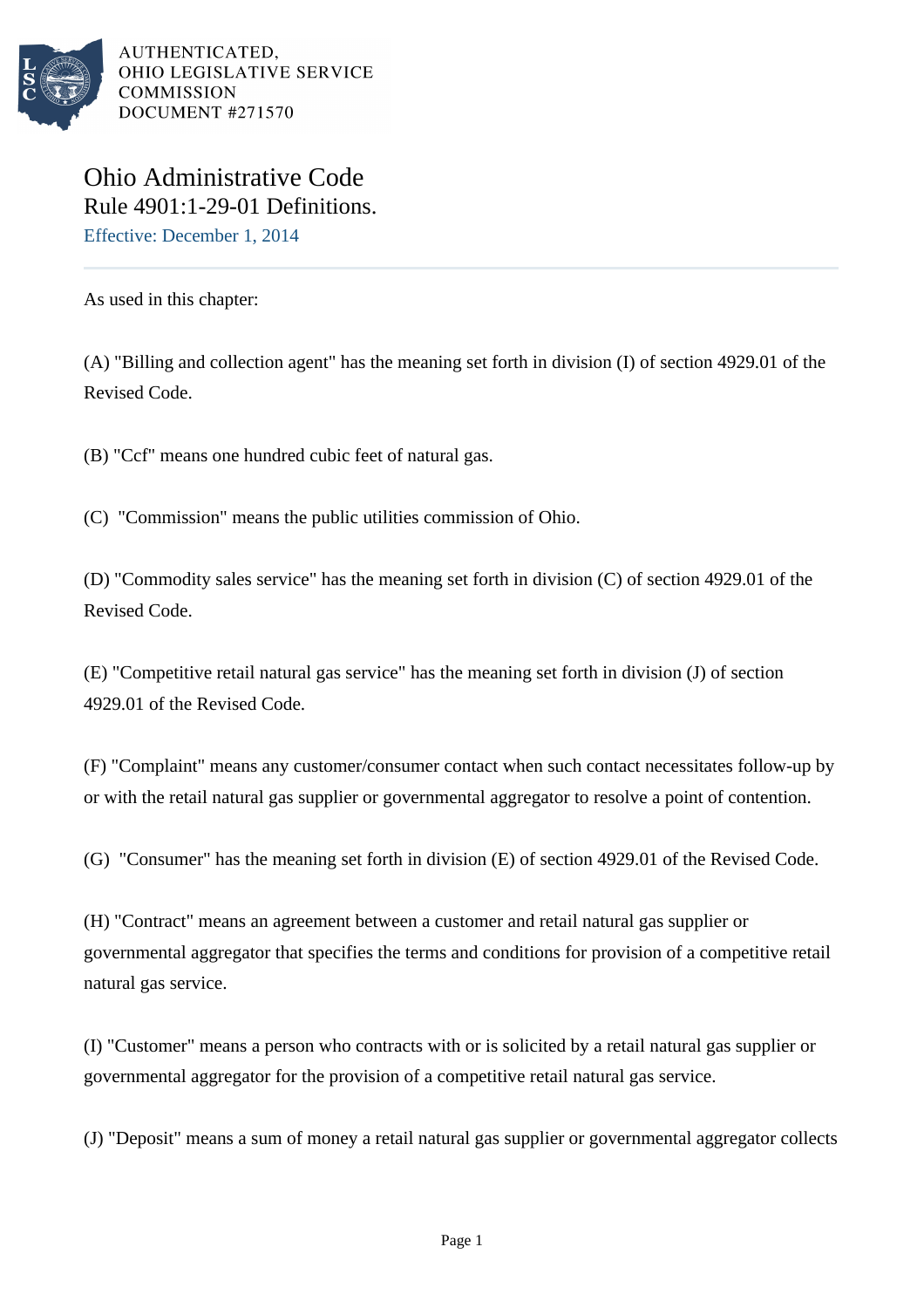

AUTHENTICATED. OHIO LEGISLATIVE SERVICE **COMMISSION** DOCUMENT #271570

from a customer as a precondition for initiating service.

(K) "Direct solicitation or enrollment" means face-to-face solicitation or enrollment of a customer initiated by a retail natural gas supplier or governmental aggregator at the home of a customer or at a place other than the normal place of business of the retail natural gas supplier or governmental aggregator and includes door-to-door solicitations.

(L) "Disclosure statement" means any communication between a customer and governmental aggregator including operation and governance plans and opt-out notices.

(M) "Distribution service" has the meaning set forth in division (F) of section 4929.01 of the Revised Code.

(N) "Existing customer" means a person who has a contract with a retail natural gas supplier or governmental aggregator for the provision of competitive retail natural gas service.

(O) "Gas company" means a company that meets the definition of a gas company set forth in section 4905.03 of the Revised Code and that also meets the definition of a public utility under section 4905.02 of the Revised Code.

(P) "Governmental aggregator" has the meaning set forth in division (K)(1) of section 4929.01 of the Revised Code. For purposes of this chapter, "governmental aggregator" specifically excludes a municipal corporation acting exclusively under Section 4 of Article XVIII, Ohio Constitution, as an aggregator for the provision of competitive retail natural gas service.

(Q) "Mcf" means one thousand cubic feet of natural gas.

(R) "Mercantile customer" has the meaning set forth in division (L) of section 4929.01 of the Revised Code.

(S) "Natural gas company" has the meaning set forth in division (G) of section 4929.01 of the Revised Code.